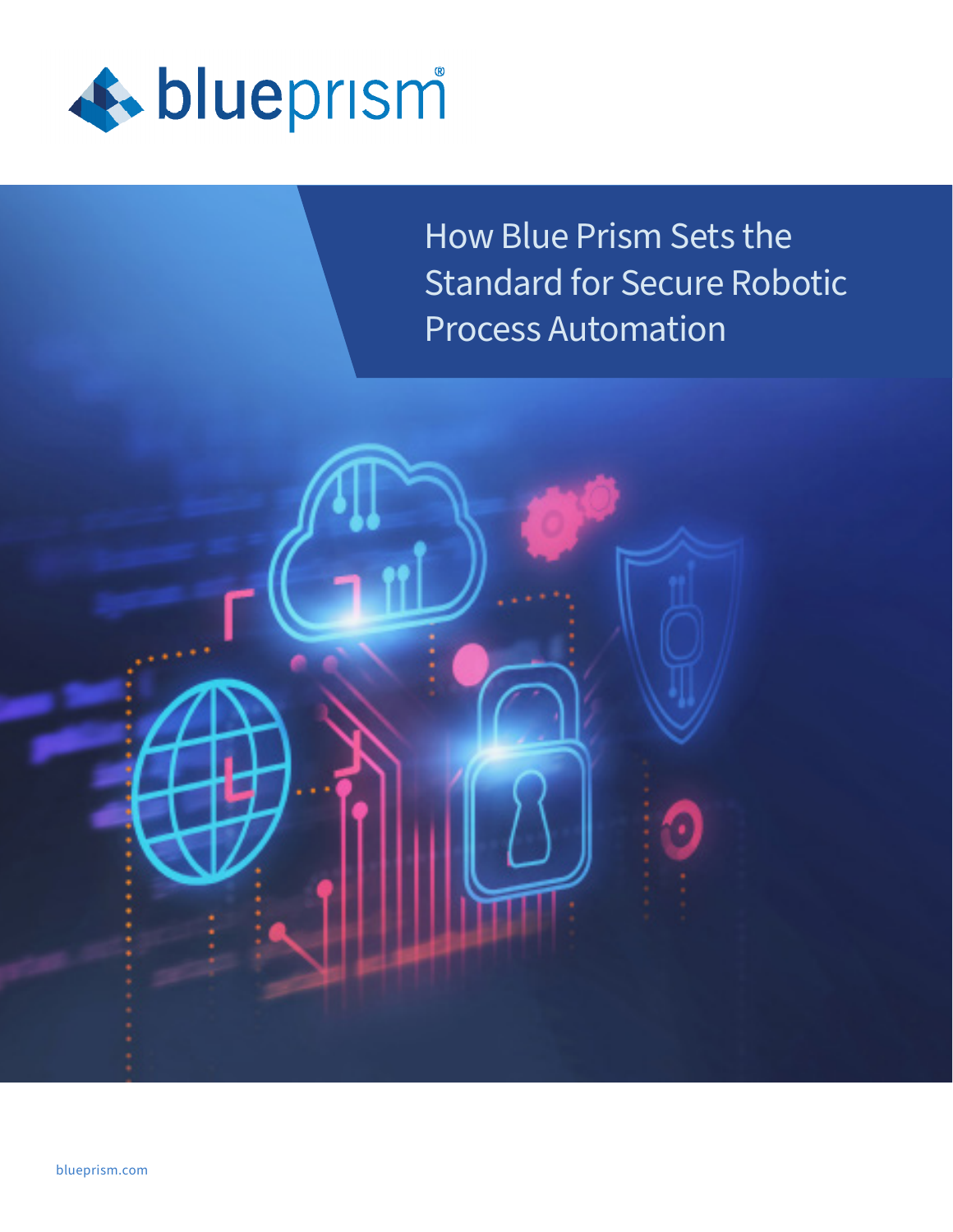## Introduction

Striking the right balance between business agility and security management is critical for every organization. Every time you introduce a new technology touchpoint to your company — whether it is Cloud-based or internet-enabled — you must address a new security risk. At the same time, for innovation and competitiveness to prosper, control of Robotic Process Automation (RPA) technology must be placed with business leaders throughout the enterprise.

Achieving this with total confidence requires an automation platform that is easy to use, yet still strictly adheres to the high compliance and security standards that each industry demands. The cost of failure in some sectors can result in the incurrence of huge fines and even lead to imprisonment.

Blue Prism's connected-RPA technology is unique because it was designed to perform process automations in the same way humans do — only more secure by deploying Digital Workers. The built-in, security credentials of Digital Workers, mean that they're trusted to operate within the most demanding enterprise environments. Although Digital Workers are

**The built-in security credentials of Digital Workers, mean that they're trusted to operate within the most demanding enterprise environments**.

run by business users through a collaborative platform, they still operate within the full governance and security of the IT department, including the most regulated business sectors.

Blue Prism's connected-RPA technology solved the 30-year integration challenge of system interoperability by re-purposing the user interface as a machine interface. This innovation enables Digital Workers to use and access the same IT systems and mechanisms as humans – so they can automate processes in any past, present or future system, independently of machine APIs.

With connected-RPA, business users train and run Digital Workers without coding, so the system infrastructure remains intact, and although Web services and code stages are available, they are rarely required.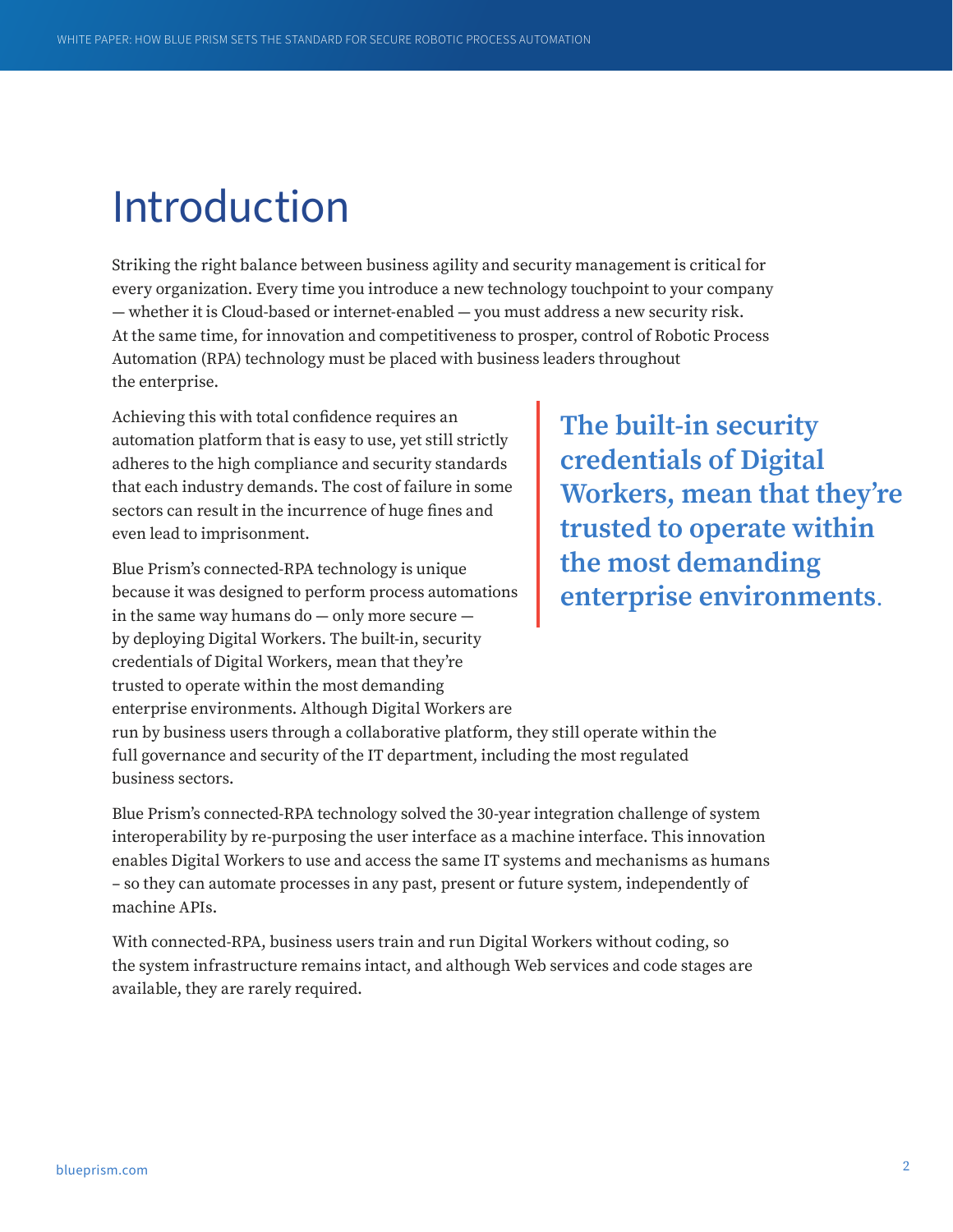For connected-RPA to deliver security, longevity and resilience at scale, automations should be carefully planned, modeled and designed. This means that business users can create automated processes by drawing and designing process flowcharts that are intuitive and can be used by the Digital Worker to automate a task. Documentation of a task becomes the actual task; change the documentation and the task is instantly changed. The process models run by the Digital Worker are made explicit in the process flowchart for each automated process. The process flowchart is subject to audit and change control. This approach is highly secure and compliant, as all documentation is securely managed within the connected-RPA platform.

Connected-RPA also enables business users to collaborate by adding their automations into a central pool of capability that is managed and reused by the entire business. The Digital Workers' decisions and actions are centrally captured and audited too, and so is their training history conducted by humans. A crucial part of the process, this gives a comprehensive audit of all activity across the entire connected-RPA platform.

Organizations should only consider RPA vendors that can demonstrate the highest level of Veracode Verified accreditation — a third-party credential that validates a company's secure software development processes. Blue Prism was the first RPA vendor to achieve Verified Level 5. This certification not only demonstrates Blue Prism's focus on providing an authentically built, enterprise-grade, secure solution, but is also part of the company's intrinsic product development methodology.



## **Secure Software Development Lifecycle**

Blue Prism's product development methodology follows a comprehensive security assurance process that informs every stage of design, and development of our software and services. This approach helps us predict, identify, and mitigate vulnerabilities and threats. We continually examine this approach, leveraging best practices to ensure that Blue Prism remains highly secure.

## **Certifications and Compliance**

Enterprises that benefit the most from RPA include those that are the most concerned with compliance and data security procedures, for example, insurance companies, banks, financial institutions, government agencies, and healthcare providers. They expect their RPA providers to meet cybersecurity and information control standards and policies. Blue Prism supports Payment Card Industry Data Security Standards (PCI-DSS), Health Insurance Portability and Accountability Act (HIPAA) and Sarbanes-Oxley Act (SOX) compliant processes, with controls in place to provide the necessary security and governance.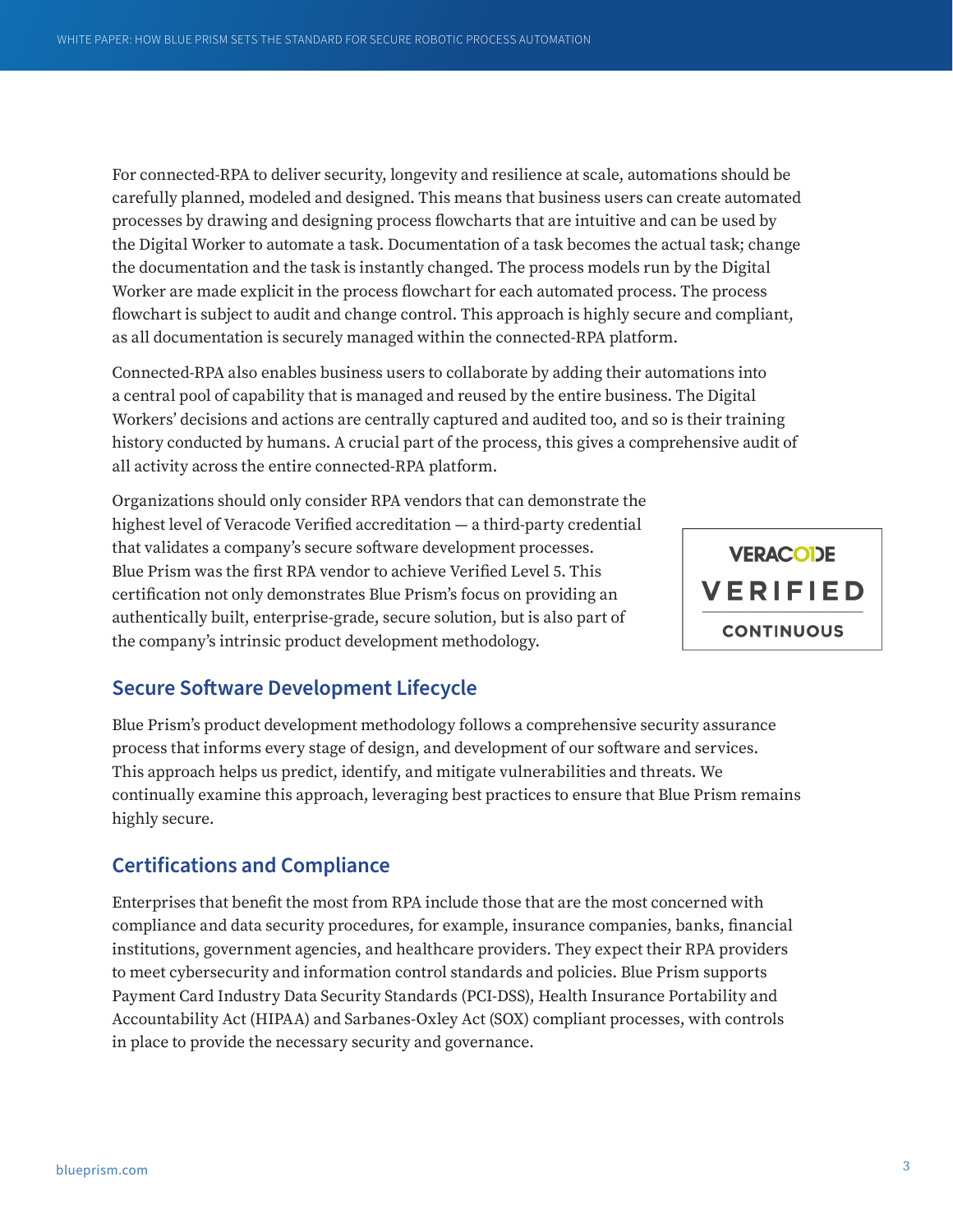Blue Prism has contracted with Veracode to undertake regular product vulnerability analysis. Veracode offers impartial, reliable and independent verification of application security and vulnerability, using industry best-practice security methodologies, such as:

- PCI DSS: The PCI DSS are a set of technological, administrative and procedural rules that apply to the storage and processing of identifiable cardholder data, in order to ensure secure, standardized solutions are used across the industry and to minimize the likelihood of fraud. Blue Prism is optimized to enable customers to implement Robotic Process Automation as part of a PCI-compliant solution.
- PCI PA-DSS: The PCI Payment Application Data Security Standard (PA-DSS) requirements are derived from the PCI DSS requirements and Security Assessment Procedures.
- OWASP: The Open Web Application Security Project (OWASP) Top 10 is a non-profit organization dedicated to providing unbiased, practical information about application security, and represents a broad consensus on the most critical Web application security flaws.

## • The 2011 CWE (Common Weakness Enumeration)/SANS Top 25 Most Dangerous Programming Errors is a list of the most significant errors that can lead to serious software vulnerabilities. The errors on this list occur frequently and are often easy to find and exploit. They are dangerous, as they allow attackers to take over software, steal data, or prevent the software from working at all. The CWE/SANS Top 25 is a list of flaws so prevalent and severe that no non-Web applications should be delivered to customers without evidence that the software doesn't contain these errors.

- CERT Secure Coding: Writing secure code helps companies avoid the software defects most likely to cause exploitable vulnerabilities. The Software Engineering Institute (SEI) CERT C Coding Standard (2016 Edition) identifies the root causes of today's most widespread software vulnerabilities, shows how they can be exploited, reviews the potential consequences, and presents secure alternatives.
- HIPAA: HIPAA is a set of US federal legislative requirements for the healthcare industry and includes, among other things, standards and requirements for the administration, management, storage, and transmission of Protected Health Information (PHI).

## **Industry best practice security methodologies:**

- PCI DSS
- PCI PA-DSS
- **OWASP**
- 2011 CWE/SANS Top 25
- SEI CERT C Secure Coding Standard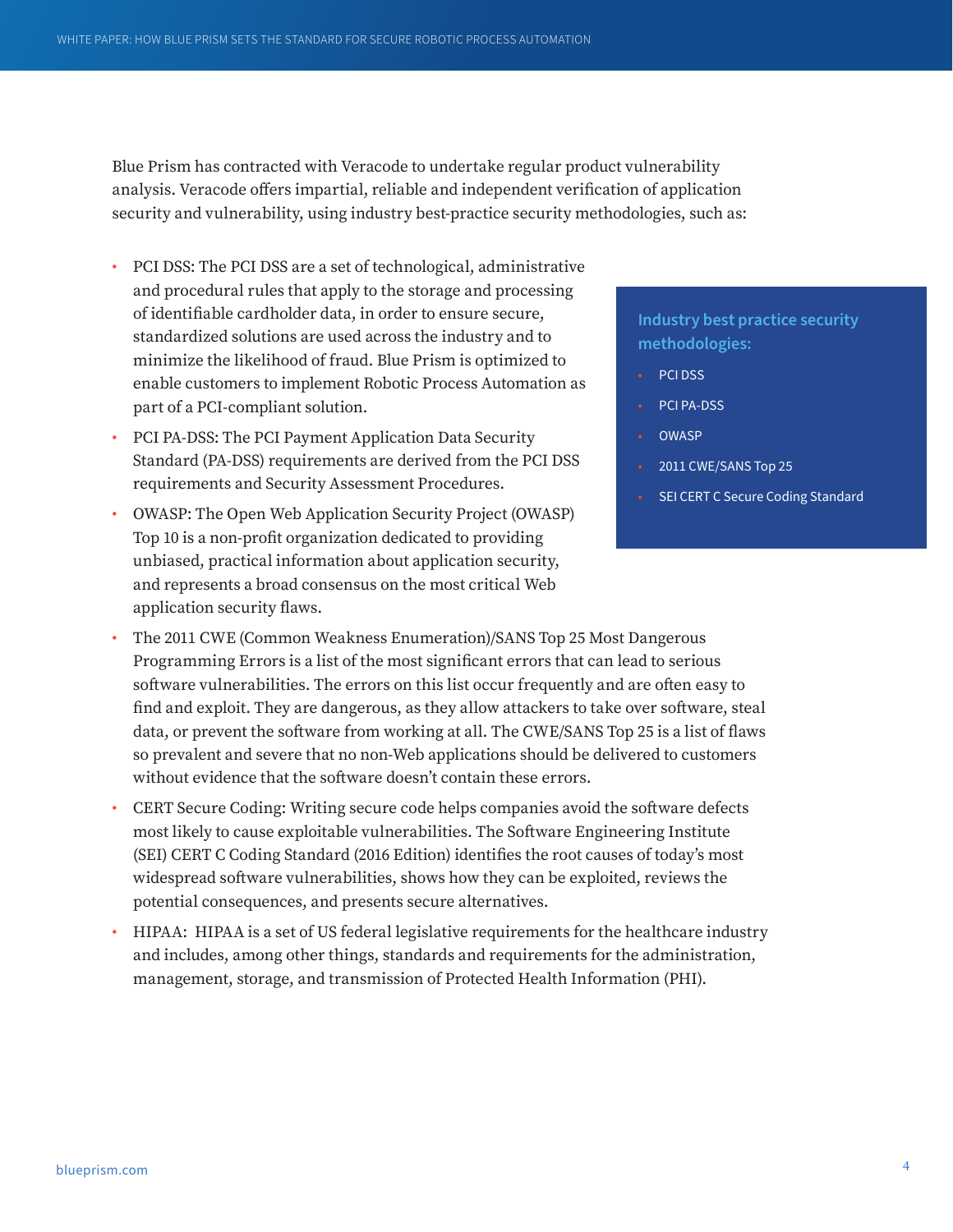## **Architecture**

Blue Prism is most commonly hosted in a private cloud (also referred to as "on-premises") or in a public cloud. While the execution of Blue Prism is business-led, it is highly recommended that the platform is deployed, managed and governed by IT.



*The basic components of the Blue Prism architecture*

A standard Blue Prism architecture is comprised of four key components:

- Blue Prism Runtime Resource: Virtualized instances of a typically standard, end-user desktop responsible for running the automated processes, commonly referred to as 'Digital Workers.' These components also typically require enhanced physical and remote access security.
- Blue Prism Interactive Client: End-user desktop build (physical or virtual) that facilitates the setup, development, configuration, scheduling, and monitoring of Blue Prism processes across the environment. Typically virtualized in the data center alongside other Blue Prism components, this build can be deployed directly onto end users' desktops.
- Blue Prism Application Server: The Blue Prism Server service marshals all connectivity between the Blue Prism components and database. Key features enabled by this component, which is typically provisioned as a virtual Windows Server include: secure credential management, database connection marshalling, data encryption, and scheduled process execution.
- SQL Server Database: A Microsoft SQL Server database is used as a centralized repository that holds process definitions, logs, audit, and user information. Connection from the Blue Prism components exists via the Blue Prism Application Server.

## **Encryption**

## DATA AT REST

Data at rest refers to inactive data stored physically in any digital form. Blue Prism only uses recognized encryption standards and includes Federal Information Processing Standard (FIPS)-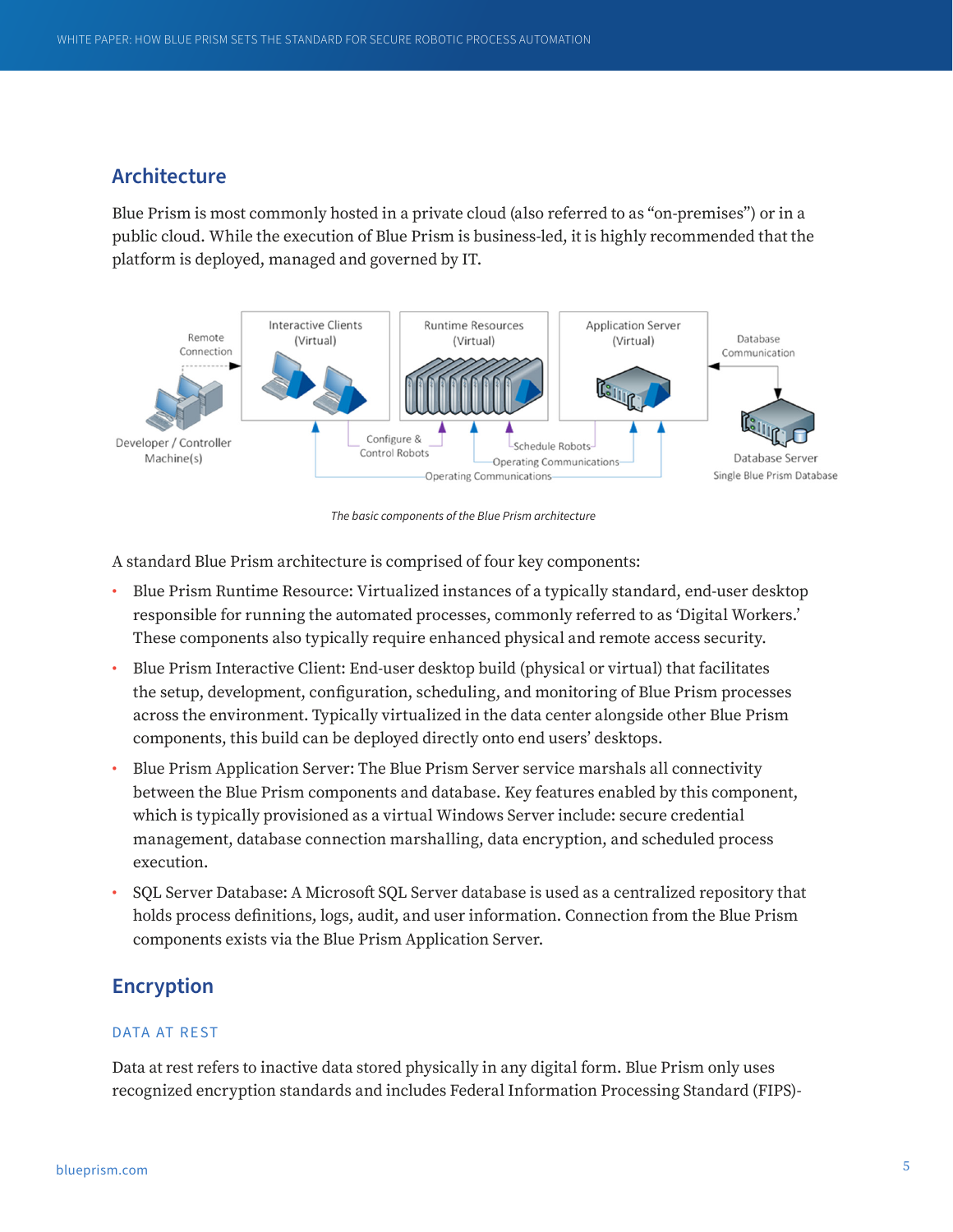compliant options. The end user can choose the algorithm, generate the encryption keys, and dictate where the key is stored. Tools exist within the Blue Prism product to facilitate the rotation of encryption keys.

## **User configurable encryption key management:**

The following information explains how the encryption key used for user-configurable encryption is generated and where it will be stored:

- Blue Prism Application Server (recommended): The encryption key is stored on the Application Server, and the key must be manually deployed to each Application Server within the environment. This is the most commonly selected scenario as it ensures the key is stored separately from the encrypted data. It supports clients that connect via an Application Server.
- Database: The encryption key is stored in the Blue Prism database. This is appropriate for scenarios where there is not an Application Server deployed. It supports clients that connect directly to the database and those that connect via an Application Server.

Some information in the Blue Prism database is stored as encrypted data within the rows on the tables. This ensures that if the database was compromised, the data would still need to be decrypted to be exposed. By default, this information is encrypted symmetrically using AES Encryption. Additionally, database encryption can be provided by the default Microsoft encryption mechanism. Transparent Data Encryption - TDE but must be implemented by the end user.

## DATA IN USE

Data in use refers to active data stored in a non-persistent digital state, typically in computer random access memory, CPU caches, or CPU registers.

Blue Prism uses Microsoft's Secure String functionality that is built into the .Net framework. A secure string represents text that should be kept confidential, such as by deleting it from computer memory when no longer needed. Blue Prism Safe String is a wrapper around Secure String, which is built into the .NET Framework. It ensures that when sensitive information, such as a password, is being processed in memory, it is held in a secure container that cannot be compromised — even if an attacker was able to inspect a memory snapshot of the application at that time no sensitive information would be exposed..

## DATA IN MOTION

Data in motion refers to data that is traversing a network or temporarily residing in computer memory to be read or updated. Blue Prism recommends that certificate-based encryption is applied by manually deploying an appropriate certificate to each Runtime Resource and updating the device's start-up parameters.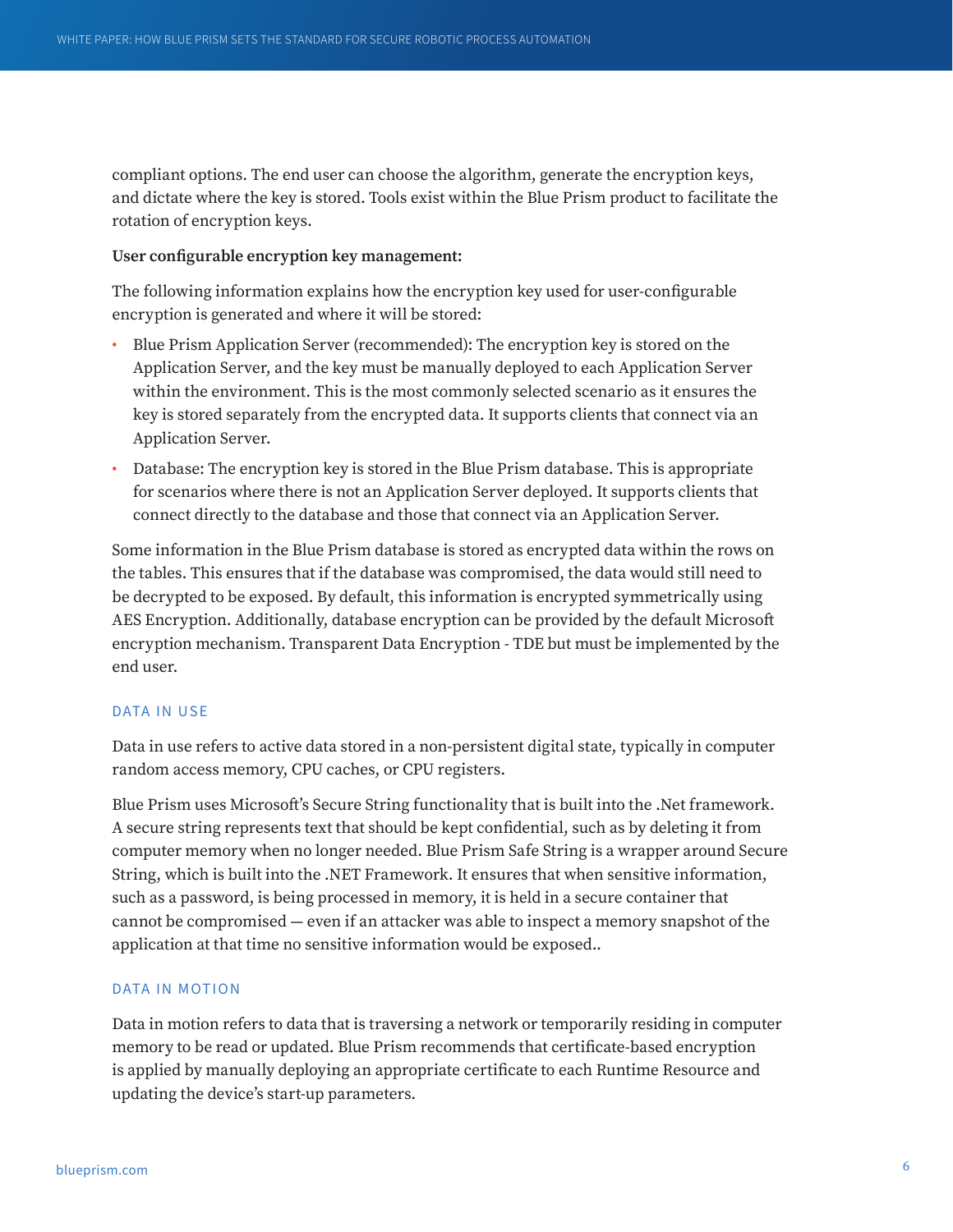#### **TCP connections:**

Blue Prism is built upon the .NET Framework version 4.7. The .NET Framework 4.7 and later versions default to the host operating system configuration, automatically choosing the best security protocol and version. This applies to TCP-, WCF- and HTTP-based communication. Available protocols and ciphers are managed by the end user or are automatically handled through Microsoft security updates. Blue Prism 6.1 through version 6.5 TLS1.2 were enforced for TCP and HTTP protocols; this was changed to use the above in version 6.6 and beyond.

#### **WCF Connections:**

The WCF connection used in Blue Prism has the following user selectable encryption methods:

- Message encryption and Windows authentication
- Transport encryption and Windows authentication
- Transport encryption
- None (For debug purposes only)

The WCF configuration used for message level encryption is created programmatically and uses the .NET standard encryption scheme of AES256 which cannot be altered. When the Blue Prism components are deployed within an Active Directory Network Infrastructure and configured with appropriate domain trusts, communication message **Third-party Cryptographic Functionality**

Cryptographic functionality used by Blue Prism is provided by the following thirdparty products:

- Microsoft Windows Operating System
- Microsoft .Net Framework
- Microsoft Windows Communication Foundation (WCF)
- Microsoft SQL Server

security is enabled by default for inter-component communication. Further information on securing connections by enabling message security is provided within the Securing Network Connectivity Data Sheet.

Database connections: This is the read/write connection between the Application Server and database. Certificate-based encryption is supported by leveraging SQL Server functionality which can auto-generate self-signed certificates, or leverage an existing, verifiable certificate.

## **OBFUSCATION**

In addition to encryption, Blue Prism uses obfuscation algorithms. Obfuscation helps to reduce the risk of sensitive information disclosure by making it less clear and harder to understand and is often used to complement other existing technologies or controls.

- Cipher obfuscation: Primarily used to obfuscate Credential (Blue Prism credential manager) information
- Simple obfuscation: Primarily used for obfuscating information that is serialized/deserialized across boundaries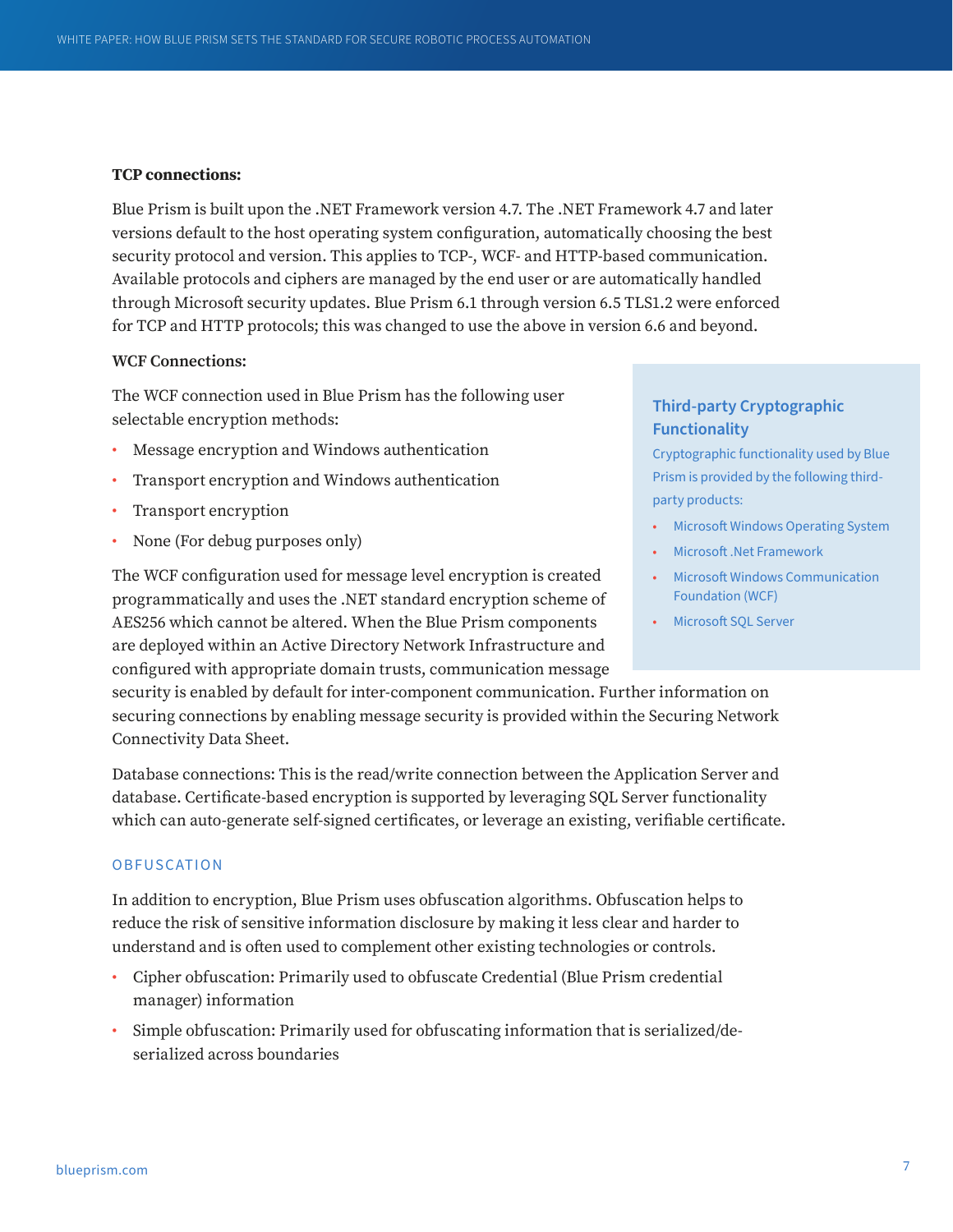• Source-code obfuscation: The Blue Prism source code is obfuscated in its majority using an industry leading obfuscation tool. Source code obfuscation dramatically reduces the risk of successful reverse engineering and malicious patching by increasing the complexity of the task and the time needed to carry it out.

#### **FIPS 140-2 COMPLIANCE**

With version 6.6, Blue Prism can be used on devices that enforce FIPS-compliant algorithms. To implement this, several changes have been made to ensure that Blue Prism adheres to FIPS. The Blue Prism application server, interactive client, and Runtime Resources now check to see if the group policy to use FIPS compliant algorithms for encryption, hashing, and signing is enabled. If it's enabled, non-FIPS compliant encryption schemes cannot be selected in the Encryption Scheme and Work Queue system settings on the interactive client. They also cannot be selected when configuring an encryption scheme for the application server and any AutomateC commands that use non-FIPS-compliant options cannot be run.

## **Authentication**

## ACTIVE DIRECTORY INTEGRATION

Using the .Net System.Security and SystemDirectoryServices namespaces, Blue Prism provides a range of enterprise-strength capabilities by leveraging Active Directory (AD) Domain Services. Active Directory is used to manage and control user access to the Blue Prism platform in-line with existing security policies, which is the recommended approach for enterprise deployments. Furthermore, Active Directory can be used to provide inter-component message security.

The Blue Prism Platform should be deployed within an Active Directory Network Infrastructure to enable enterprise-strength capabilities such as:

- Single sign-on (SSO) for the Blue Prism Platform (provided by Active Directory Domain Services).
- Integrating Blue Prism with Active Directory for SSO leverages the functionality of Active Directory to validate users' access to the platform. This approach not only simplifies the logon process, but also aligns user access controls with existing network security policies. This requires the users' AD accounts, the Blue Prism Server(s), and all Blue Prism devices that will be accessed by users (i.e., the Interactive Clients, and possibly the Runtime Resources) to reside within a common Active Directory forest.
- Runtime Resources domain account authentication. Where the Blue Prism Runtime Resources are configured to authenticate using a domain account, they can utilize SSO methods to authenticate with the business applications and systems used as part of a process automation.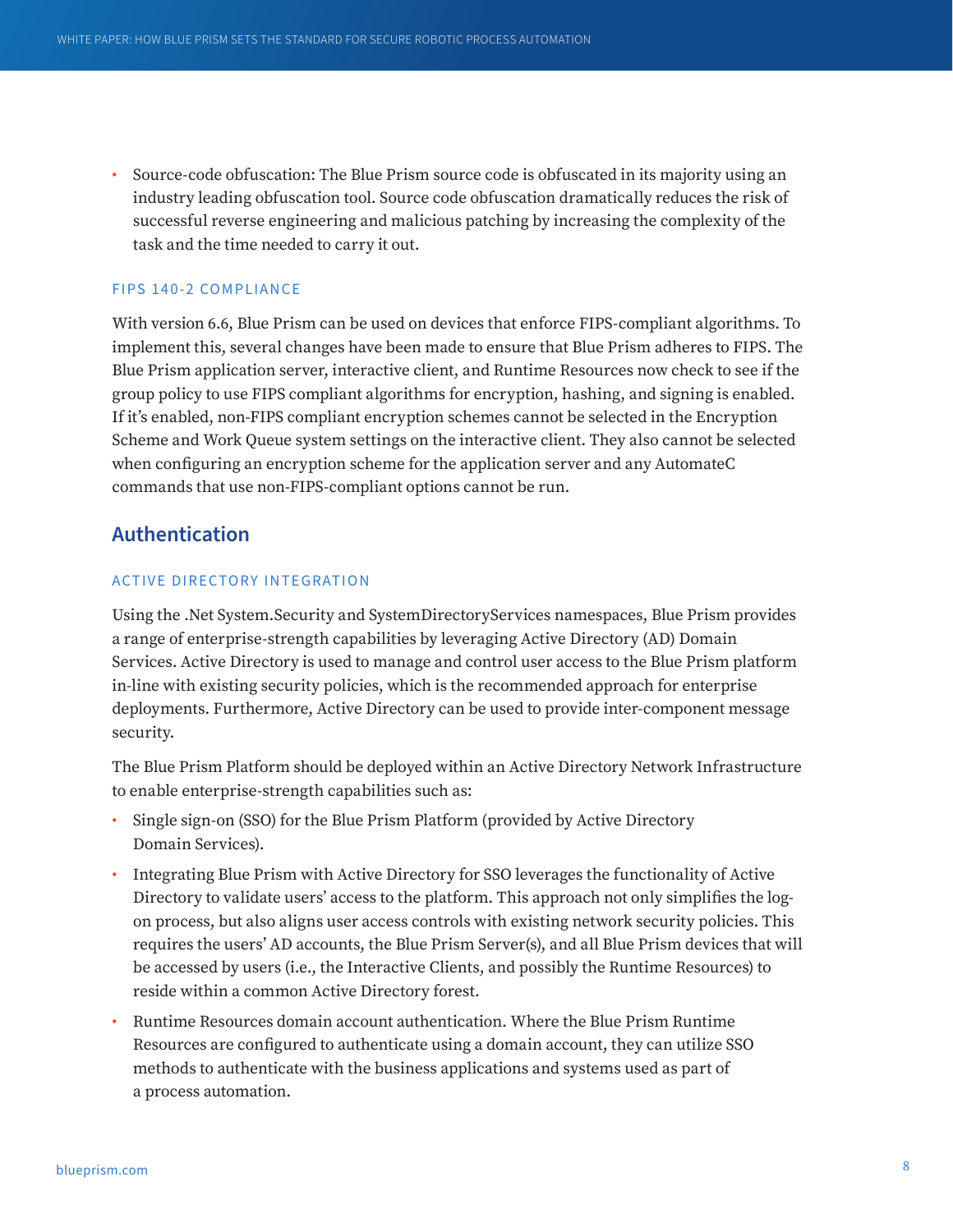#### LOGIN AGENT

The login agent feature allows the remote initialization and closure of user sessions on a Runtime Resource. This ensures that a Runtime Resource can be placed in a "logged-out" state when not required, which prevents any unintended interactions. The login agent takes login credentials from the secure Credentials Manager.

#### MULTIFACTOR AUTHENTICATION

Multifactor Authentication (MFA) grants access after successfully presenting two or more pieces of evidence (or factors) to an authentication mechanism:

- Something only the user knows
- Something only the user has
- Something only the user is

#### **Digital Workers:**

The requirement for MFA is to avoid human vulnerabilities. However, Digital Workers are by their very nature, more secure than humans. For example, Digital Workers:

- Operate in a secure environment within the client's own firewall
- Don't access the systems and networks from all around the world over internet connections
- Don't write down passwords or disclose them like humans do
- Aren't vulnerable to phishing, shoulder surfing or violent threats
- Can be built to change their passwords frequently and easily deal with long and complex passwords

#### **Interactive clients:**

Blue Prism does not currently offer native support for MFA within the product (i.e., logging into the product using at least two forms of authentication). This can be delegated to the operating system and performed when the user logs into the software - if the SSO is configured within Blue Prism.

#### **Third-party applications:**

The requirement for MFA of target applications is entirely dictated by the capability of the target application and whether it will support it. Where it's required, physical tokens are not appropriate but there are several alternative approaches available:

• Software tokens: Many token-based authentication schemes come with an API or "software token" option, and we can use this instead of the physical token. Some examples of soft token options include SMS via a virtual mobile, OTP, and so on. Although it is the same software and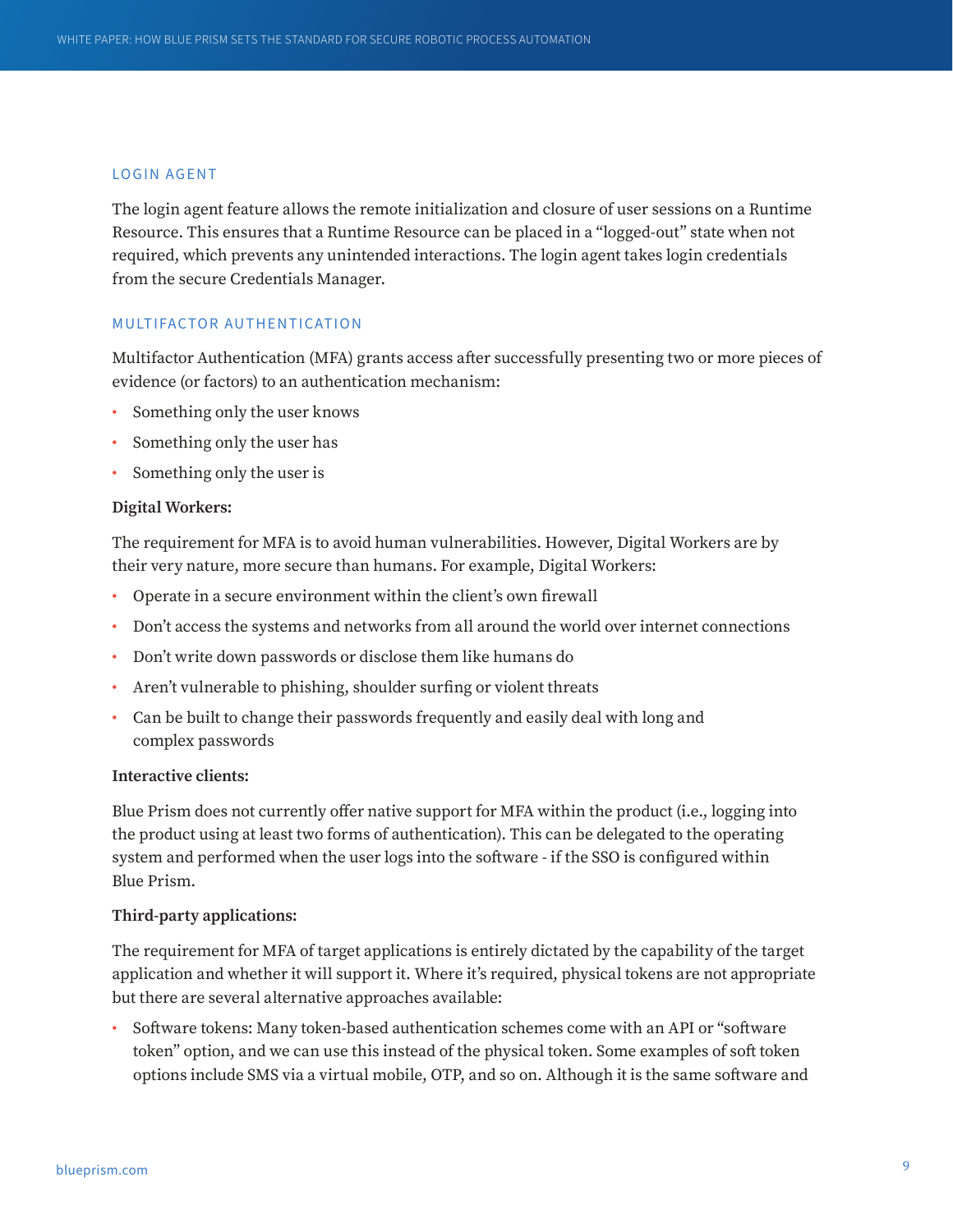security server, the hardware token is emulated via software sitting on the virtual machine where the Digital Worker is located. There are several options for MFA available on the Blue Prism Digital Exchange (DX): https://digitalexchange.blueprism.com.

• Smart cards: Some organizations use other forms of two-factor authentication, including Smart Cards. Blue Prism has extensive experience automating the authentication process with a hardware smart card device.

However, Blue Prism recommends that any requirements for MFA in these circumstances are reviewed to consider their necessity for Digital Workers.

## **Authorization**

There are several interactions for which user accounts are required as part of a Blue Prism implementation. Examples of these include:

- Those used by the Runtime Resources to authenticate against the network or workgroup
- The Runtime Resources used to access and automate the target applications
- Those used by Blue Prism controllers and developers to configure, develop, release, and deploy processes and the associated queues, schedules and settings

Security should also be considered for:

- Access (including remote access) to the various Blue Prism components, e.g., the Application Server or Runtime Resources
- The logical access permissions granted to each users' actions, available to them within the Blue Prism environment

## USER ACCOUNTS: RUNTIME RESOURCE NETWORK AUTHENTICATION

If user accounts are used when Runtime Resources are authenticated to the domain or workgroup considerations include:

- Access (including remote access) to the various Blue Prism components, e.g., the Application Server or Runtime Resources
- The logical access permissions granted to each users' actions, available to them within the Blue Prism environment

## USER ACCOUNTS: TARGET APPLICATIONS

It is necessary for Blue Prism Runtime Resources to have appropriate access to each line of business or automated third-party applications. It is recommended that a user account with appropriate permissions be made available for each of the Runtime Resources that will have a concurrent connection to a given application. Support is also provided for Blue Prism Runtime Resources to use shared credentials.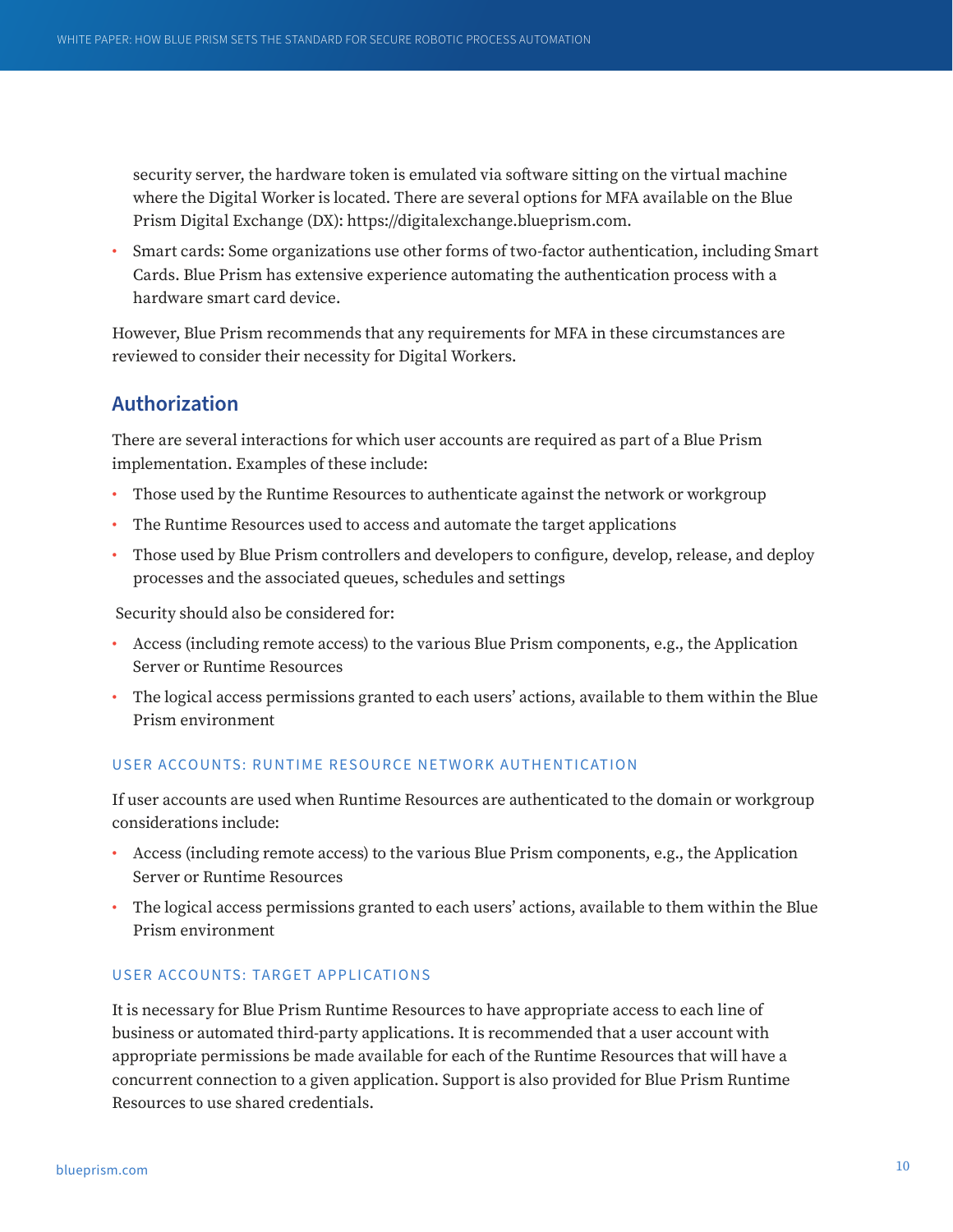The credentials for these user accounts are securely stored, independently of the process definition, within a centralized Credential Management repository. To prevent unauthorized use within the environment, access to specific credentials is restricted to specific Runtime Resources, processes and users. Blue Prism processes can be configured to change these application password(s) periodically, which ensures the credentials aren't known by human operators.

## USER ACCOUNTS: BLUE PRISM USERS (CONTROLLERS / DEVELOPERS)

By default, Blue Prism's native authentication is used to manage user access to the Blue Prism application and for assigning appropriate controls and permissions to each user. Alternatively, Blue Prism can be integrated with Active Directory Domain Services for controlling and configuring user access and control.

Irrespective of the type of authentication selected, user access is role-based and configured independently for each environment, allowing specific users to have different access dependent on the environment and restricting any single user from having total access across all environments.

The logical access permissions that need to be configured are part of the project initiation and Blue Prism supports use of a mixture of bespoke and out-of-the-box security roles to allocate each user the appropriate access in each environment.

Examples of roles that are often reviewed as part of this definition are:

- Create, read, edit, delete processes
- Create, read, edit, delete business objects
- Compare, export, import processes or business objects
- Define release package, create release
- Create, edit, delete schedules
- Full or read-only access to queues/sessions
- Access to define system settings, users, credentials, etc.

It is necessary to establish any logical access restrictions that will be implemented to provide an appropriate level of control and governance across the various environments. These may include:

- Preventing any development from taking place in the production environment
- Restricting which users can migrate processes (and associated items) between various environments
- Identifying which users will be responsible for the settings, configuration and user access
- Identifying which users will have access to the various types of audits and logs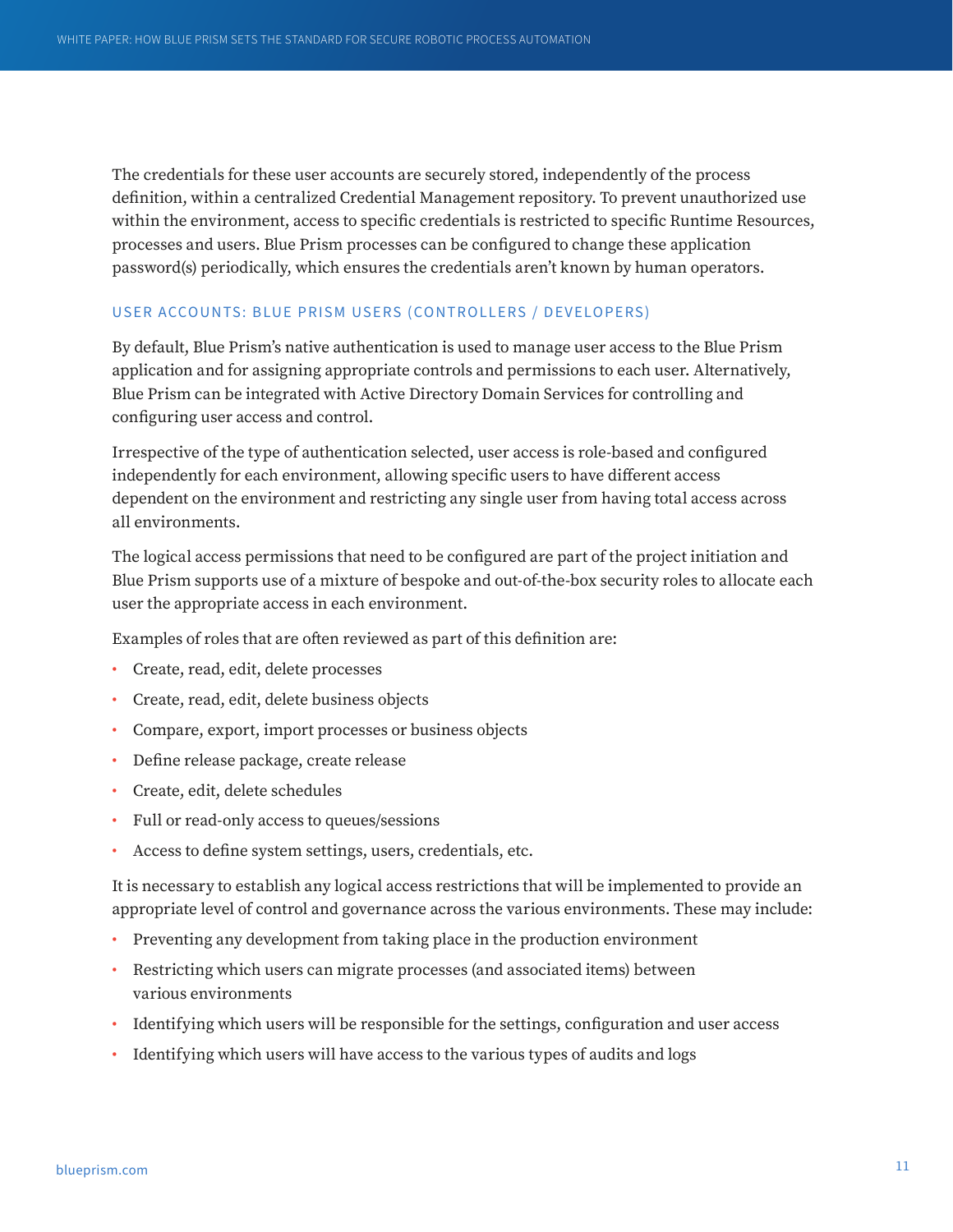#### MULTI-TEAMS

The Multi-team Environments (MTE) function enables organizations to model increasingly complex security configurations within Blue Prism by extending the existing role-based access controls to enable more granular configurations. These capabilities enable organizations to share Blue Prism assets, such as Business Objects and Runtime Resources, with multiple teams within a given Blue Prism environment. The MTE function enables permissions to be assigned by asset type and hierarchical structure of the assets. For example, users who are members of a team may have full access to some business objects but may only have the ability to view or execute others.

## **Credentials Management**

## CREDENTIAL MANAGER

The Credentials Management functionality provides a secure repository for login details required to access target applications by the Runtime Resources. Credentials are stored in the Blue Prism database and are encrypted using the encryption scheme defined by the client. The encryption key is stored separately, on the Blue Prism Application Server machine and is used to provide credentials to validated clients.

## CONNECTING TO CYBERARK

The Blue Prism CyberArk Integration allows for credentials to be retrieved from the CyberArk Credential store, while retaining the controls over their context within the Blue Prism environment, using existing functionality. The integration is available on the Blue Prism Digital Exchange (DX): https://digitalexchange.blueprism.com/dx/search?keyword=cyberark. Alternative integrations are also available on the DX.

## **Network Connectivity**

To ensure compatibility with evolving network infrastructures, Blue Prism can be deployed in environments that utilize IPv4 or IPv6 network protocols for all connections, as well as those that use a hybrid approach, utilizing a combination of both protocols. This enables all Blue Prism components — Runtimes, Clients, Application Servers — to connect using the preferred or most suitable method.

There are several communication channels within the Blue Prism platform, such as the connections to the database and the Runtime Resources. All are natively encrypted or may have encryption applied through certificates. For more information on communication between components, contact Blue Prism for our reference architecture guide.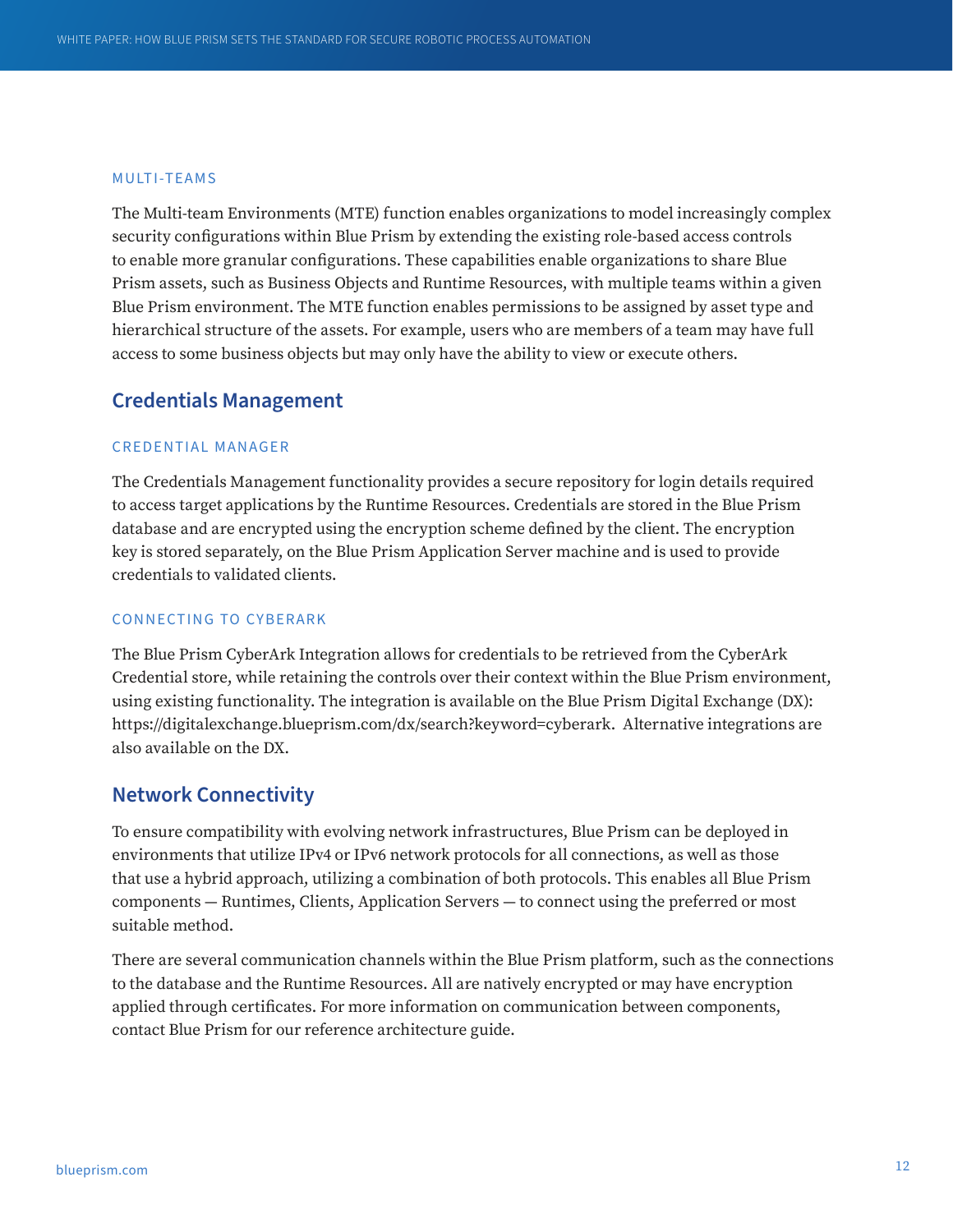| Component                 | <b>Default Port Information</b>                                                                   |
|---------------------------|---------------------------------------------------------------------------------------------------|
| <b>Application Server</b> | • Listens for TCP traffic on 8199 (configurable)                                                  |
| <b>Interactive Client</b> | • Retrieve information from the server via WCF                                                    |
| <b>Runtime Resources</b>  | • Listens for TCP traffic on 8181 (configurable)<br>Retrieves information from the server via WCF |

listen on an independent, dedicated port.

## **Logging and Monitoring**

## LOGGING AND AUDIT

## *Session logging*

Blue Prism processes contain several steps that the Runtime Resources follow as part of executing the process. These stages can represent a variety of actions, including: calculations, decisions, reading data from a user interface element, and executing a sub-process or action. Sessions are used by Blue Prism to record all the appropriate stages, followed by a Runtime Resource, as part of executing a business process. The amount of logging for each stage is configured as part of the process design.

## *Work queues*

Work queues provide the storage and workflow capabilities for processes. Each work item represents an individual record — its data, status and history. A work item has several statuses, including: pending, deferred, locked, completed, and terminated. If a work item is terminated by the process, it may be retried automatically; each queue can be configured with a set number of automatic retries.

#### *Audit logs*

Blue Prism's audit trail is centrally stored and tamper-resistant, so no one can alter or falsify it. In the event of non-compliance or audits, this function delivers irrefutable non-repudiation.

Audit Logs are used to record the following actions:

- Login/Logout
- Changes to environment-wide settings
- Create/update/delete of business objects, processes and queues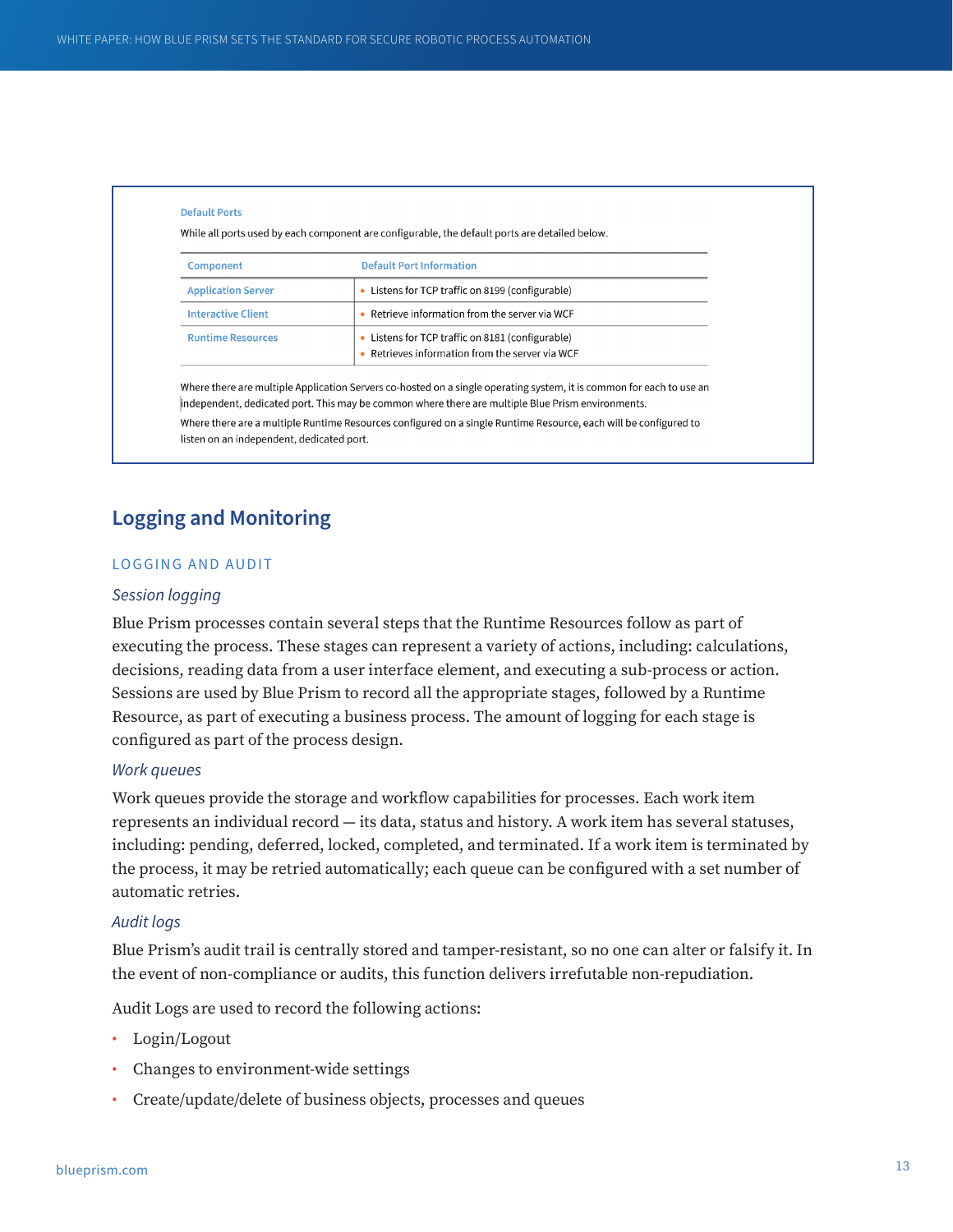When recording changes to processes and objects, all change details are captured to allow for comparison or rollback.

## *Schedule logs*

Logs are created for each schedule and record the time and outcome for all tasks and sessions within that schedule.

## MONITORING AND ALERTING

## *Platform monitoring*

The Blue Prism infrastructure is comprised of several different components, each of which can be monitored and polled to verify availability and responsiveness. When monitoring the Blue Prism components, standard third-party tools and techniques can be used to evaluate the following:

- Health of allocated hardware (e.g., disk space, CPU utilization, network connectivity)
- Availability of specific windows services (e.g., service started, responding on the appropriate port)
- Windows Event Viewer entries

## *Alerting*

There are several alert types that can be configured to notify relevant parties of anything, from exceptions to process completion. Alert types include:

- Process Alerts: These notify specified users when certain actions occur for selected processes within the Blue Prism environment and are configured on a per-user basis. Users can select which processes they want to monitor, actions they want to be told about, and how they want to be notified.
- Schedule Alerts: These notify specified users when certain actions occur for selected schedules within the Blue Prism environment and are configured on a per user basis. Users can select which schedules they want to monitor, and how they want to be notified. Also, they can choose whether notifications are required at the schedule, or more detailed schedule-task level.
- Custom Alerts: Where additional or specific alerts are required, it is possible to design custom alert notifications into any process.

## **APIs**

The Web API functionality provides an interface for configuring native interactions with systems and services that provide published HTTP APIs. The most common of these is RESTful Web Services. The Web API Services feature allows Blue Prism processes to interact with these services and either provide data or consume the data or services provided by these external systems within an automated business process. The features provided natively by the Web API functionality allow the most common services to be automated by Blue Prism, and these capabilities can be extended using code stages to cater for bespoke, or complex data structures and authentication mechanisms.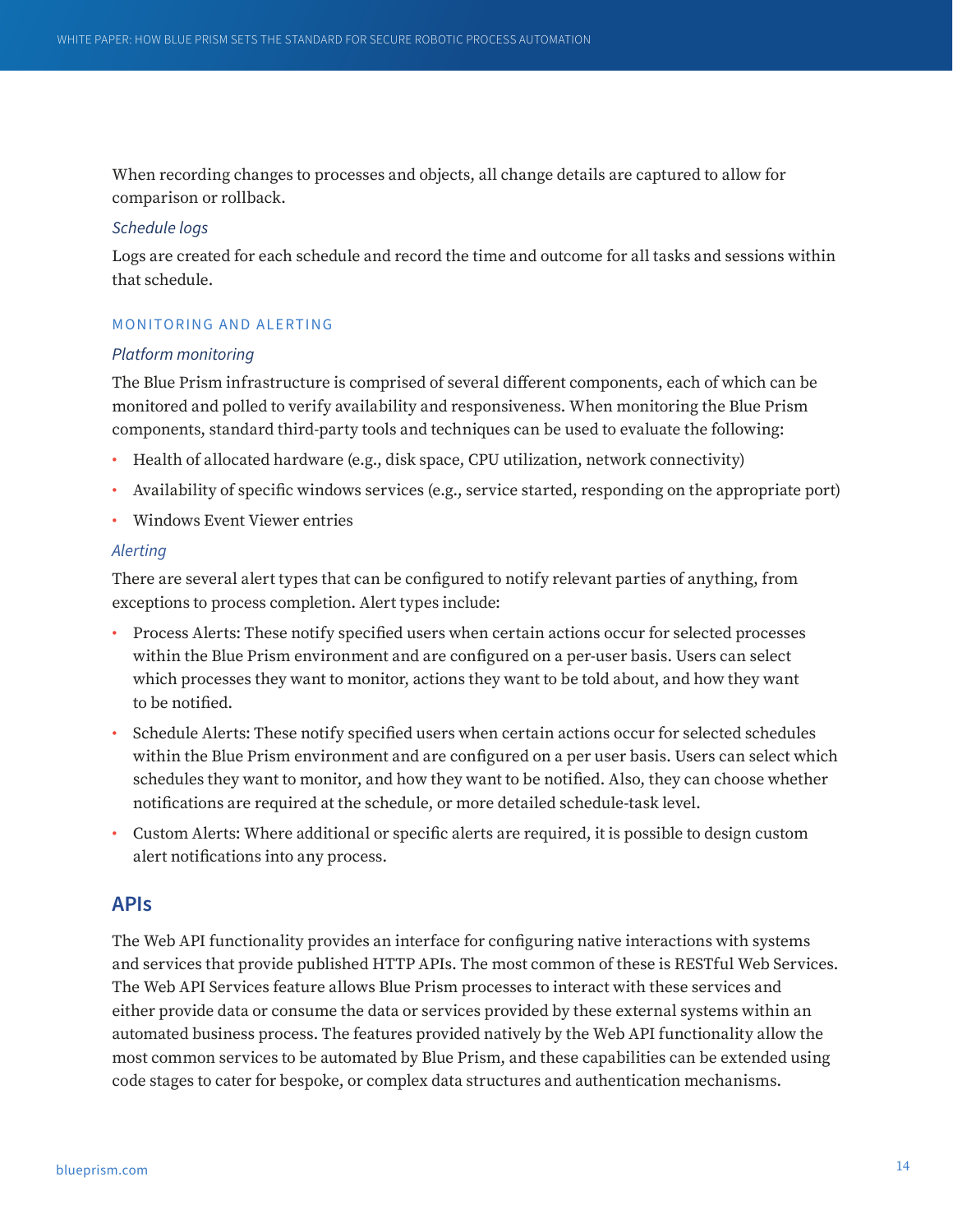## **Controls**

#### THE ROBOTIC OPERATING MODEL

The Blue Prism Robotic Operating Model (ROM) is a framework designed to help users effectively manage their RPA deployments and then successfully scale. The ROM includes advice and guidance on controls, including Logical Access Models and process governance. Find out more at https://blueprism.com/rom/

## LOGICAL ACCESS MODELS

Blue Prism recommends that, from the beginning, each organization create and implement its own Logical Access Model (LAM). This should be included as part of any Blue Prism deployment. The default user roles defined within the product should be replaced with user roles defined by the organization's own LAM. This action should be carried out for each Blue Prism environment, i.e., Development, UAT and Production.

Please note that the Runtime Resource and System Administrator user roles cannot be changed. The process of creating or updating the LAM should involve all stakeholders, including the Head of RPA, the RPA Governance Board and IT team. The segregation of duties must be considered within the organization, too. A LAM template and guide is provided as part of the ROM.

## CHANGE MANAGEMENT

When deploying and maintaining a Digital Workforce, it's recommended that organizations follow their existing change control processes. The ROM provides guidance on delivery best practices, outlining how processes are defined, designed, built, reviewed, tested and released.

## **Additional Considerations**

## PENETRATION TESTING

Blue prism is subjected to 3rd party penetration tests performed within a "best practice" environment. Due to the subjective nature of these tests, and the unique variables in each client environment, the reported results should only be used as a guideline. More information around the testing methodology and results can be found in the latest Blue Prim Veracode application security report.